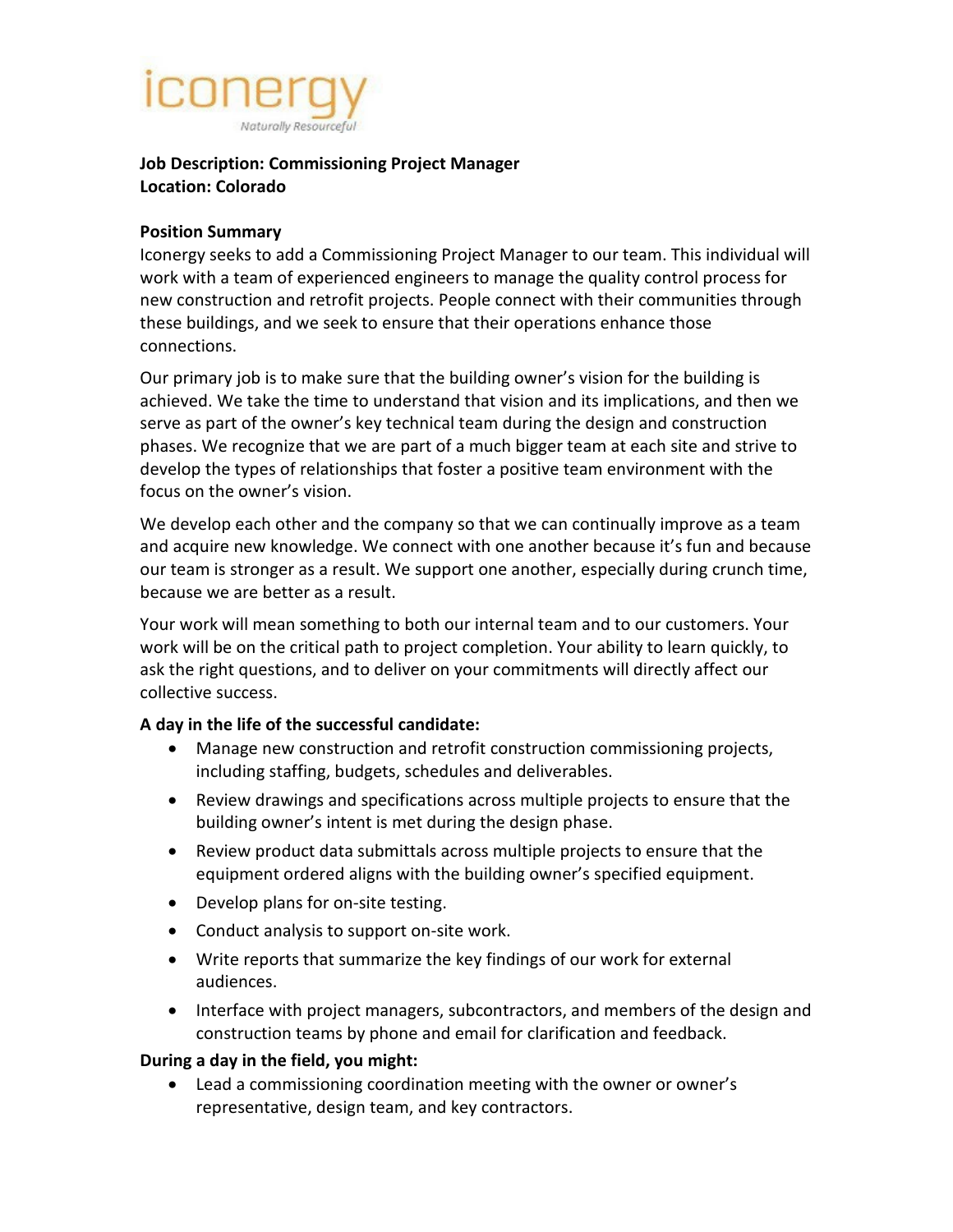- Spend a day with a contractor to test and explore the systems they installed, proactively asking thoughtful questions to identify and resolve issues and documenting outstanding issues.
- Witness and report on the startup of a new system on the owner's behalf to troubleshoot as needed.
- Spend a day on the roof or climbing ladders to access and assess equipment in difficult-to-reach spaces.
- Adjust your communication style to effectively interface with a wide range of construction team members, sometimes about sensitive issues (e.g., architects, designers, facilities managers, contractors, manufacturers' representatives).
- Travel overnight to conduct work (historically less than 20% time).

# **Special Site Considerations**

Working in facilities requires a certain sensibility. For example, you may need to:

- Be cognizant of your surroundings and on guard at all times.
- Adhere to strict protocols established by the customer regarding interactions with occupants and management.
- Follow Iconergy's and our client's safety protocols.
- Be ready to adapt to changing situations and the unique considerations that exist in different parts of a facility.
- Treat everyone that you encounter with dignity while completing your professional responsibilities efficiently.

# **The successful candidate's background will look something like this:**

- Accredited professional in LEED or WELL or CHPS or equivalent (experienced with Certification Programs)
- Associates, Bachelor's or Master's degree (mechanical, architectural, computer science, building/energy systems, environmental, electrical, or civil)
- 5+ years of work experience in commissioning of new construction or retrofit projects.
	- o Adjacent fields, such as design engineers, MEP coordinators, or controls technicians/programmers with the required degree(s) and project management experience are also potential fits.
- Licensed Professional Engineer, or Engineering Intern with a strong desire to earn their P.E. license.
- Possess an ANSI Accredited commissioning certification through ASHRAE, BCA or ACG, or have the desire to earn one.
- Demonstrated experience in project management, including maintaining project schedules, budgets and client relationships.
- Demonstrated experience with analysis of trended field data and/or statistical analysis.
- Demonstrated excellence in communication (written and oral) and organizational skills.
- Moderate to advanced skills in MS Excel, Word, Outlook, PowerPoint etc.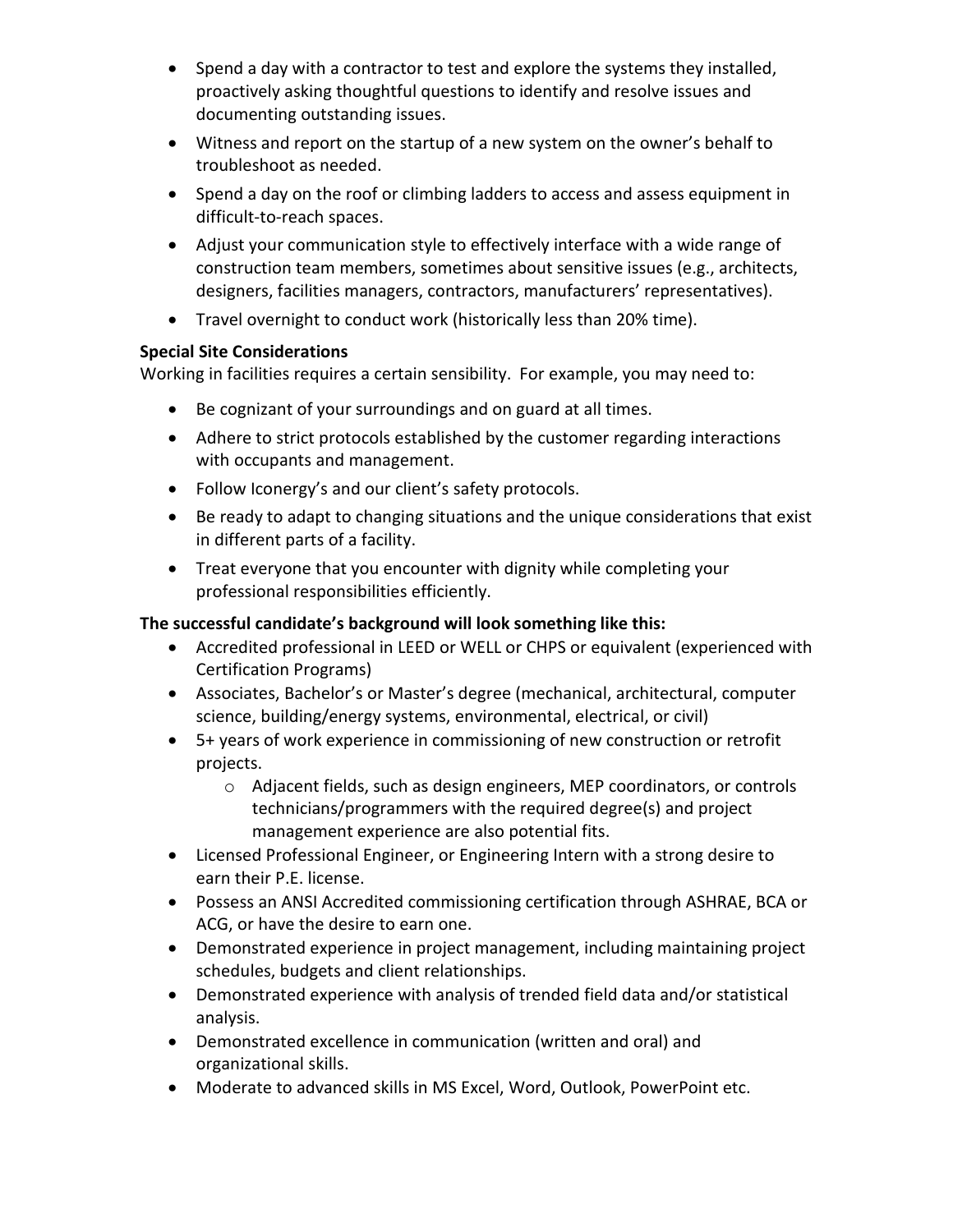- Demonstrated success in troubleshooting technical issues with HVAC, electrical, plumbing, security, and life safety.
- Pass NCIC background checks required by our clients.
- Pass an initial drug test and subsequent random drug tests required by our clients.
- Hold a valid driver's license and provide your own mode of transportation.

This position will require you to frequently stand, walk, and reach with arms and/or hands. Specific vision abilities include close vision, distance vision, depth perception and the ability to adjust focus. While performing the duties of this job, you will be regularly required to sit for long periods of time; talk or hear; perform fine motor, hand and finger skills in the use of a keyboard, telephone, or writing. You will also be required to lift up to 50 pounds on a regular basis.

We value teammates who are committed to the Iconergy team and adaptable to potential shifts in the specifics of their role. Our positions are similar to those at other growing firms: they are functions of the marketplace and, therefore, dynamic. We've described the position as it is forecasted from today through the next twelve months. We are constantly evolving our services and also addressing client requests that may change the description in a number of ways over time.

#### **Benefits**

- Health (HSA qualifying option, FSA option), Vision, And Dental Insurance Plans
- Flexible Savings Account
- Company Paid Short-And Long-Term Disability
- Paid Time Off (Personal and Holidays)
- 401k With Company Match
- License/Certification Reimbursements
- RTD Pass & Mileage Reimbursement
- Cell Phone Stipend
- Gym Membership Stipend
- Performance Incentives

#### **To apply [please click here.](https://iconergy.bamboohr.com/jobs/view.php?id=34&source=aWQ9Nw%3D%3D)**

**\*\*\*Please submit the following documents attached to your resume.** 

**Resume and Cover Letter** – Help us understand why you're the right fit for our team. Tell a story, highlight your most applicable skills, do whatever you think will capture the essence of what you'll bring to the table.

**Writing sample** – We're looking for something that shows us *your* writing style, whether it's a blog about skiing, a technical paper you wrote, or a test plan, checklist or issues log from a recent project report that's publicly available, or something else. Please make sure that it's *your* writing that we see. Communicating in writing is one of the core things that we do, and we want to see your talent in this area.